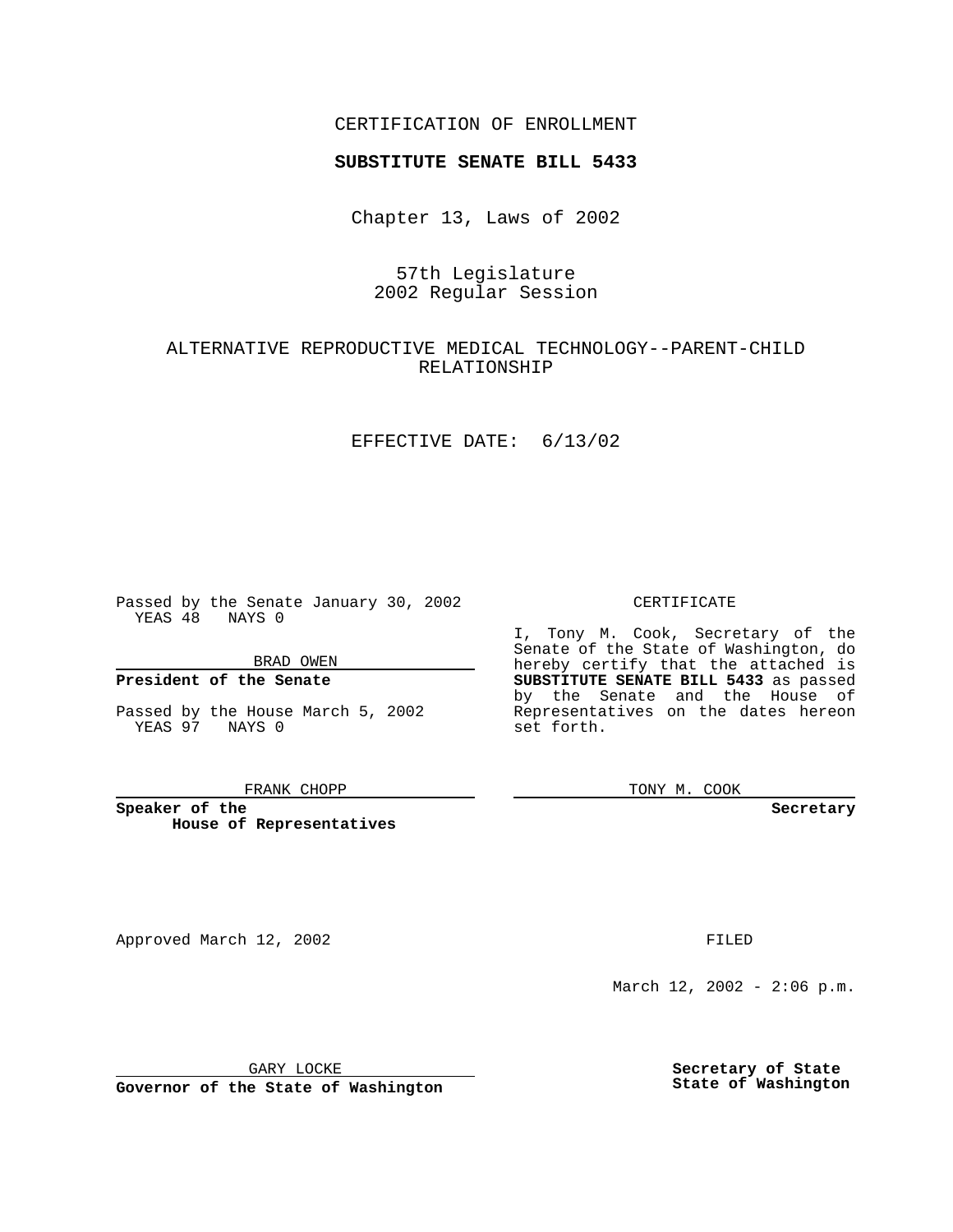# **SUBSTITUTE SENATE BILL 5433** \_\_\_\_\_\_\_\_\_\_\_\_\_\_\_\_\_\_\_\_\_\_\_\_\_\_\_\_\_\_\_\_\_\_\_\_\_\_\_\_\_\_\_\_\_

\_\_\_\_\_\_\_\_\_\_\_\_\_\_\_\_\_\_\_\_\_\_\_\_\_\_\_\_\_\_\_\_\_\_\_\_\_\_\_\_\_\_\_\_\_

Passed Legislature - 2002 Regular Session

#### **State of Washington 57th Legislature 2001 Regular Session**

**By** Senate Committee on Health & Long-Term Care (originally sponsored by Senators Regala, Winsley and Thibaudeau)

READ FIRST TIME 02/16/01.

1 AN ACT Relating to establishment of parent and child relationship 2 for children born through alternative reproductive medical technology; 3 and amending RCW 26.26.030 and 26.26.050.

4 BE IT ENACTED BY THE LEGISLATURE OF THE STATE OF WASHINGTON:

 **Sec. 1.** RCW 26.26.030 and 1985 c 7 s 86 are each amended to read as follows: The parent and child relationship between a child and (1) the natural mother may be established by proof of her having given birth to the child, or under this chapter; 10 (2) the natural father may be established under this chapter; (3) an adoptive parent may be established by proof of adoption or 12 under the provisions of chapter 26.33 RCW; (4) a mother or father may be established under this chapter by an 14 affidavit and physician's certificate in a form prescribed by the department of health wherein the sperm donor, donor of ovum, or surrogate gestation carrier sets forth his or her intent to be legally

17 bound as the parent of a child or children born through alternative 18 reproductive medical technology by filing the affidavit and physician's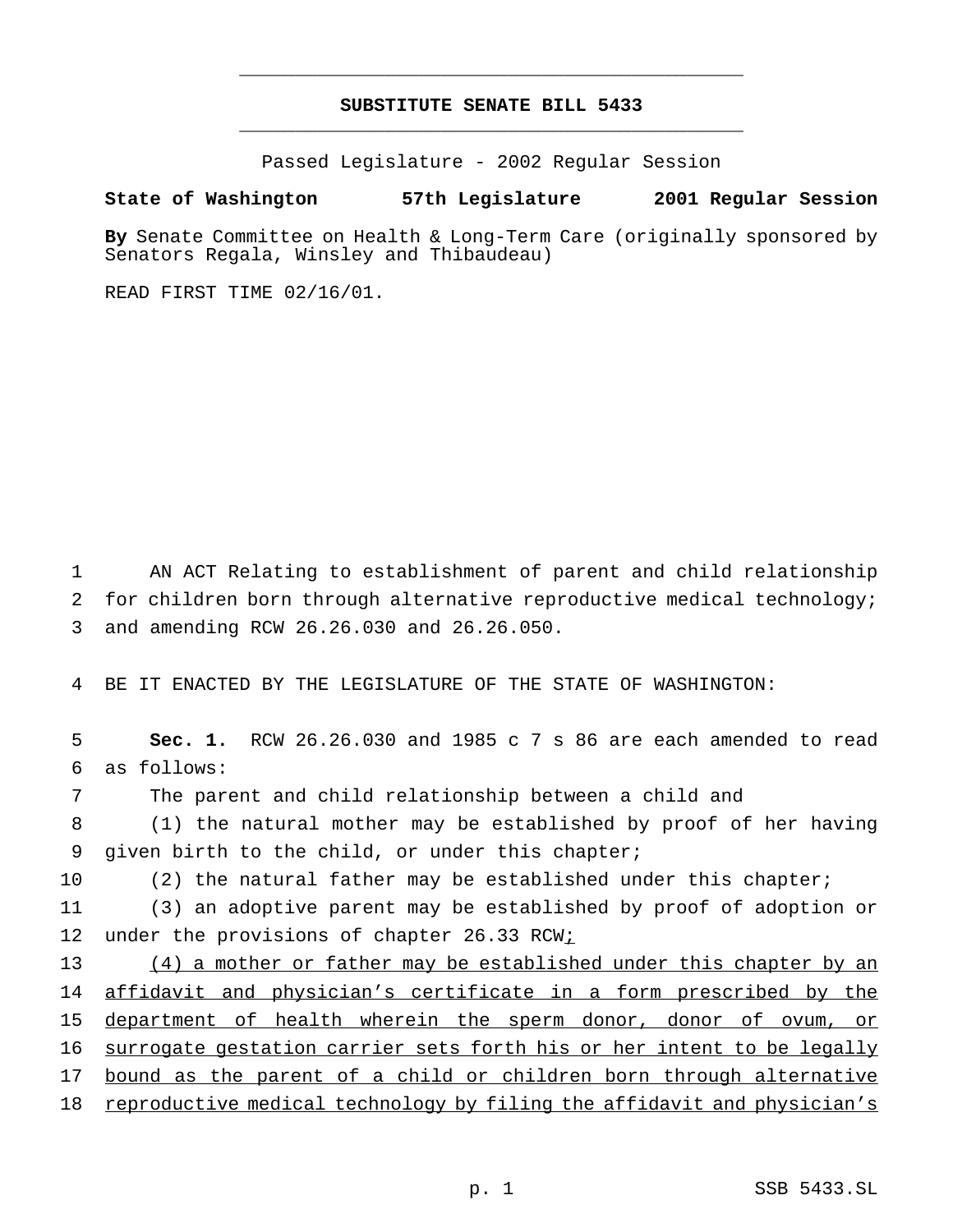1 certificate with the registrar of vital statistics within ten days

after the date of the child's birth pursuant to RCW 26.26.050.

 **Sec. 2.** RCW 26.26.050 and 1975-'76 2nd ex.s. c 42 s 6 are each amended to read as follows:

 (1) If, under the supervision of a licensed physician and with the consent of her husband, a wife is inseminated artificially with semen donated by a man not her husband, the husband is treated in law as if he were the natural father of a child thereby conceived. The husband's consent must be in writing and signed by him and his wife. The physician shall certify their signatures and the date of the insemination, and file the husband's consent with the registrar of vital statistics, where it shall be kept confidential and in a sealed file.

 (2) The donor of semen provided to a licensed physician for use in artificial insemination of a woman other than the donor's wife is treated in law as if he were not the natural father of a child thereby conceived unless the donor and the woman agree in writing that said donor shall be the father. The agreement must be in writing and signed by the donor and the woman. The physician shall certify their 20 signatures and the date of the insemination and file the agreement, including the affidavit and certification referenced in RCW 26.26.030, with the registrar of vital statistics, where it shall be kept confidential and in a sealed file.

24 (3) The donor of ovum provided to a licensed physician for use in 25 the alternative reproductive medical technology process of attempting to achieve a pregnancy in a woman other than the donor is treated in law as if she were not the natural mother of a child thereafter conceived and born unless the donor and the woman who gives birth to a 29 child as a result of the alternative reproductive medical technology procedures agree in writing that the donor is to be a parent. A woman who gives birth to a child conceived through alternative reproductive medical technology procedures under the supervision and with the assistance of a licensed physician is treated in law as if she were the natural mother of the child unless an agreement in writing signed by an 35 ovum donor and the woman giving birth to the child states otherwise. An agreement pursuant to this section must be in writing and signed by the ovum donor and the woman who gives birth to the child and any other intended parent of the child. The physician shall certify the parties'